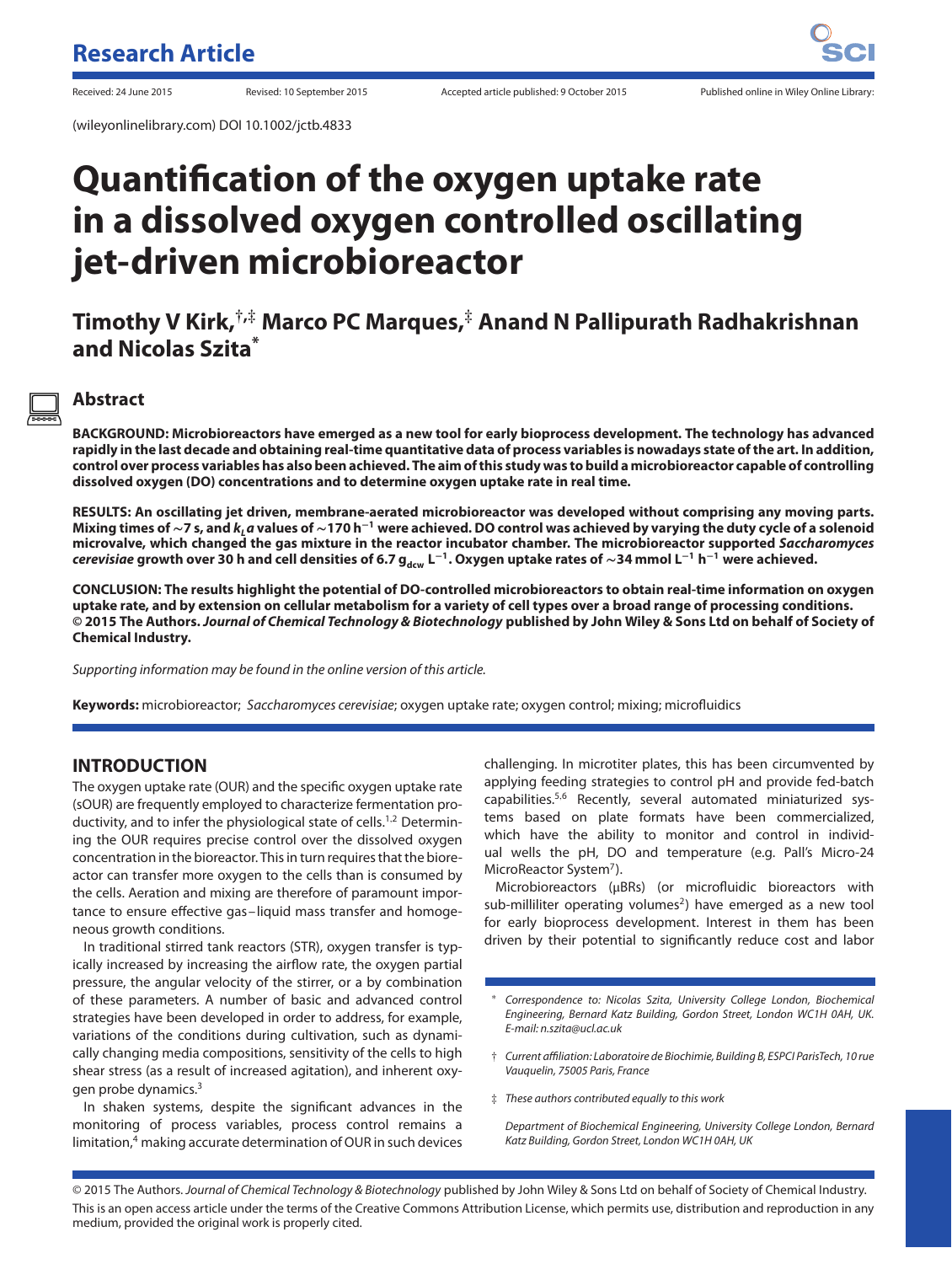via automated and parallelized approaches and reduced use of resources.4*,*8*,*<sup>9</sup> μBRs have achieved relevant biomass densities as well as oxygen mass transfer coefficients comparable with bench scale reactors.1*,*<sup>2</sup> Monitoring dissolved oxygen concentrations in μBRs in real time using optical sensors is nowadays state of the art.3*,*9*,*<sup>10</sup> Control over oxygen can be achieved by taking advantage of the high diffusivity and solubility of oxygen in poly(dimethylsiloxane) (PDMS).4*,*<sup>11</sup> In their pioneering work, Lee et al.<sup>12</sup>*,*<sup>13</sup> were able to control oxygen concentrations by pressurizing a PDMS membrane with air (or any other gas mixture). Demonstrating that OUR can be measured in real time will therefore further consolidate the applicability of microbioreactors, and will potentially strengthen the link to conventional stirred tank reactors for scale-up studies.

The aim of this work was to show that OUR can be determined in real time in an actively mixed μBR with a working volume below 100 μL. Saccharomyces cerevisiae was selected as a model system owing to its widespread use in industry. Continuous cultivation of S. cerevisiae in a μBR with monitoring of the dissolved oxygen was previously reported.<sup>14</sup> Very recently, monitoring of OUR was demonstrated in a μBR configured as a vertical microbubble column.15 Oxygen was measured by inserting a needle-based optical microsensor into the reactor chamber. In this contribution, we demonstrate the growth of this yeast with real-time monitoring of OUR in an actively mixed, planar μBR using non-invasive sensor probes. To achieve this and to facilitate integration of optics and microfluidics, a new mixing approach was developed which uses an eccentrically oscillating jet drive, i.e. does not rely on mechanical moving parts.

# **MATERIAL AND METHODS**

# **Fabrication of microbioreactor**

All components of the microbioreactor (μBR) were designed using Solidworks® (Solidworks, Dassault Systems, France). Two rigid 5 mm thick polycarbonate plates (PC, RS Components Ltd, Corby, UK) formed a compressive seal over the μBR body which contained the fluidic channels and the culture chamber, against a microscope slide. The reactor and the sensor recess layer were fabricated from poly(dimethylsiloxane) (PDMS, Sylgard 184, Dow Corning, Belgium); the interconnect layer (to connect with tubing) was fabricated from Silastic T-4 rubber (Dow Corning, Belgium) while the clamping system was fabricated from PC.

The PC was machined with a micromilling machine (Folken IND, USA), using a 500 μm square end mill with a spindle speed of 12 000 rpm. The PDMS and Silastic T-4 rubber were cast in micromilled molds, made out of aluminum or poly(methyl methacrylate) (PMMA, Plexiglas® XT Clear, Nordisk Plast A/S, Denmark), respectively. The PDMS aeration membrane was spin-coated (P6708D, Specialty Coating Systems, Indianapolis, USA) onto a silanized 4" silicon wafer (Prolog Semicor Ltd, Kiev, Ukraine) and cured at 70∘C for 1 h. The PDMS layers were bonded by activation in a plasma cleaner (PDC-002, Harrick Plasma, USA). The DO sensor spots and Upchurch<sup>®</sup> connectors were secured in place with a silicone adhesive (692-542, RS Components Ltd., Corby, UK). Standard connection fittings (P-221, Upchurch Scientific, USA) were used to attach polytetrafluoroethylene tubing (PTFE, ID 0.75 mm, VWR International Ltd, UK). Membrane thickness and surface roughness were assessed with a Dektak 8P stylus profiler (4 mg contact force, 111 nm resolution setting, Veeco Instruments Inc., USA).

## **Monitoring Temperature**

Temperature was controlled with a bespoke incubator chamber, heated by a recirculating water bath (Grant Instruments Ltd, Cambridge, UK). A constant current circuit<sup>16</sup> measured the resistance of NTC thermistors (Betatherm BT310-03M01 10kΩ, Shrewsbury, USA). This circuit was connected to a data acquisition card (DAQ, PCI-6221, National Instruments Corporation Ltd, UK). Sampling was performed at 10 Hz. The Steinhart–Hart equation coefficients provided by the supplier were used to calibrate the resistance– temperature relationship for the thermistor.

## Dissolved oxygen (DO) and optical density (OD)

Dissolved oxygen (DO) and optical density (OD) were monitored as presented previously.17 Briefly, PSt3 sensor spots (PreSens, Precision Sensing GmbH, Germany) were used to monitor DO. The spots were excited using sinusoidal modulated blue-green LED (NPE590S, 505 nm, Nichia, Japan). An excitation band-pass filter (500AF25, Omega Optical Inc., USA) and emission long pass filter (OG590, Schott AG, Germany) were used to separate the excitation and emission signals, respectively, and to minimize cross-excitation. Data switches (7204-5, Electro Standards Laboratories, USA) multiplexed the output signal and the input signal of the function generator (FG100, Digimess Instruments Ltd, UK) and the lock-in amplifier (SR830 DSP, Stanford Research Systems Inc., USA). For OD, an orange LED (LV600-06V, 600 nm, Epitex, Japan) was employed and a 2 mm diameter cylindrical post was milled in the center of the grid structure at the top of the reactor as a waveguide. All instruments were PC controlled under a LabVIEW routine (National Instruments, USA), which allowed the automated on-line measurement of both OD and DO (Fig. 1).

#### Calibration of dissolved oxygen sensor and optical density

DO sensor calibration was performed using different concentrations of oxygen in the incubator chamber. Flow meters (variable area rotameter, 03216-32, Cole-Parmer, USA) were used to supply air and nitrogen. Mean phase shift values obtained for each oxygen concentration were fitted using a cubic polynomial relation. Calibrations were performed at room temperature and at 30∘C. Calibration at 30∘C was achieved by passing the gas mixture through a copper tubing heat exchanger connected to the incubator chamber.

OD was calibrated with mono-disperse polystyrene (PS) microbeads with 5 and 15 μm diameter (Sigma Aldrich, UK), using, diluted solutions of 5  $\mu$ m PS beads, ranging from  $1.4 \times 10^6$ to  $1.5 \times 10^9$  particles mL<sup>-1</sup>, and of 15 µm PS beads, ranging from  $5.5 \times 10^4$  to  $5.6 \times 10^7$  particles mL<sup>-1</sup>, respectively. The different bead concentrations were correlated with several dilutions of S. cerevisiae suspensions spectrophotometrically (Ultrospec 3000, GE Healthcare Life Sciences, UK).

## **Control algorithms**

#### Dissolved oxygen control

DO control was achieved by varying the duty cycle (DC) of a solenoid microvalve (LHDA1211111H, Lee Co., USA) operated as a pulse width modulation (PWM) device at a frequency of 60 Hz. The controller was set up as an anti-windup PI with the following parameters: P 0.06, I 0.012, 10 Hz DO sampling rate, 60 Hz PMW frequency, 10 Hz output frequency, 0.1% minimum DC and 35% maximum DC. The control algorithm was implemented in LabVIEW (National Instruments, USA)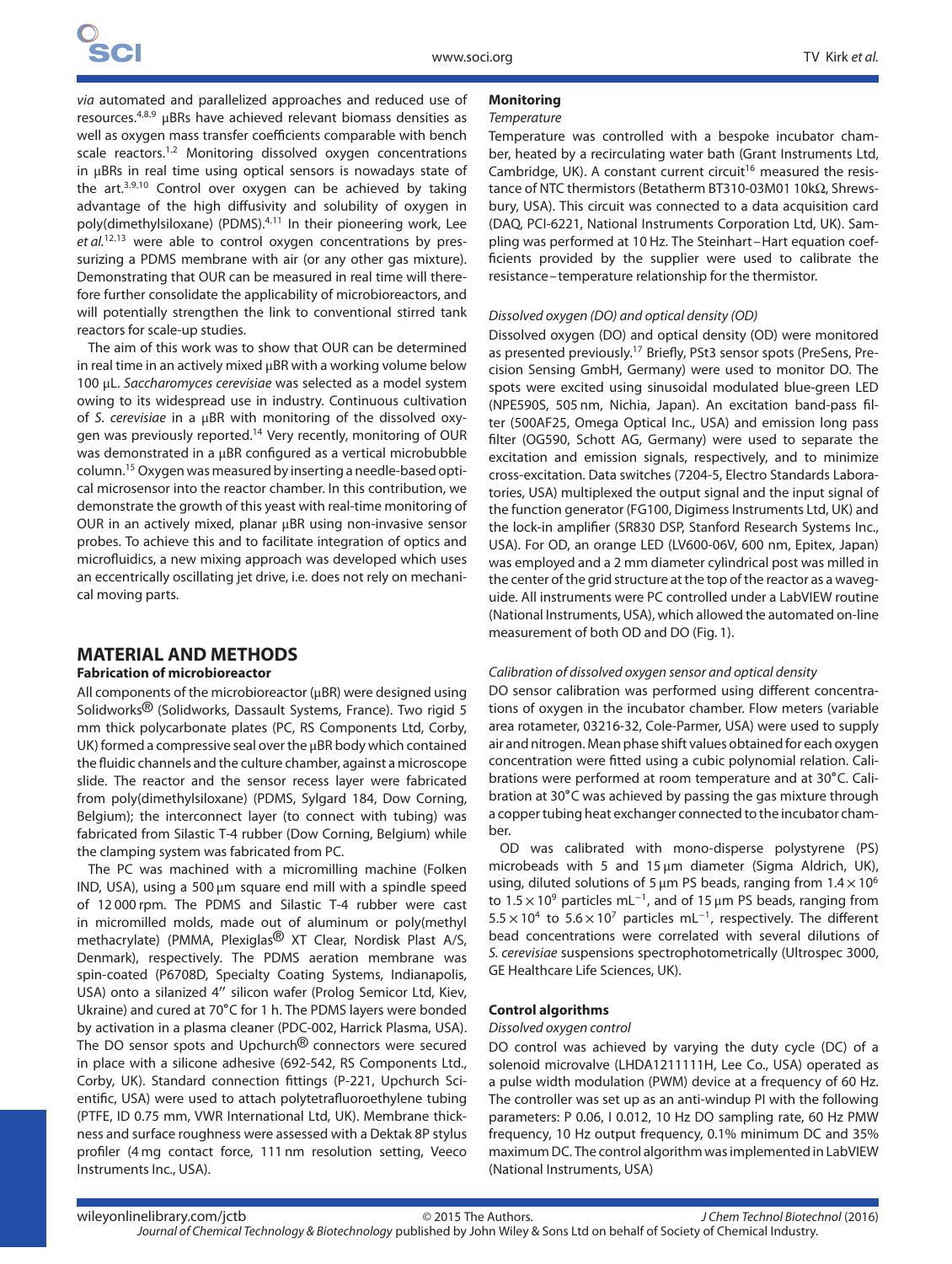

**Figure 1.** Schematic representation of the experimental setup. The microbioreactor (μBR) is kept at 30∘C inside a bespoke incubator chamber. Two optical fibers carry light of different wavelengths to the bottom of the μBR for the measurement of optical density and dissolved oxygen. Photodetectors collect the light that is transmitted or emitted. The voltage signal from the photodetectors is sent to a lock-in amplifier where it is compared with the signal from the function generator. Dissolved oxygen is controlled by a solenoid microvalve operated as a pulse width modulation (PWM) device to vary the gas mixture in the incubator chamber.

Filtered air was supplied to the valve's 'normally closed' (NC) port, and nitrogen to the 'normally open' (NO) port. Main gas supplies were connected via standard microfluidics connectors. The gas mixture was supplied to the incubator chamber at a constant pressure of 1 bar. A schematic of the control system is given in Fig. 1 and further details are given in supporting information (Supporting Information 1).

# *Saccharomyces cerevisiae* **batch culture**

Saccharomyces cerevisiae (YSC2, Sigma-Aldrich, Dorset, UK) inoculum was prepared from mid-exponential YPD10 medium shake flask cultures. The YPD10 medium consisted of 10 g L<sup>-1</sup> yeast extract (Oxoid Ltd, UK), 20 g L<sup>−</sup><sup>1</sup> Bacto™ Peptone (BD Biosciences, UK), 10 g L<sup>-1</sup> D-glucose (Fisher Scientific, UK) and 50 mg L<sup>−</sup><sup>1</sup> ampicillin (Sigma-Aldrich, UK). Growth was performed in 500 mL baffled shaken flasks, with a headspace of 80%, with 50 mm shaking diameter, at a shaking frequency of 200 rpm and 30∘C.

The μBR was sterilized by priming with 70% (v/v) ethanol for 30 min (Supporting Information 2), followed by three cycles of flushing/priming with autoclaved deionized (DI) water at intervals of 20 min each. The μBR was filled with YPD10 medium and inoculated with S. cerevisiae. The inoculum syringe was then exchanged with a syringe system containing DI water. Mixing was achieved by withdrawing and infusing a nominal volume of 150 μL with a syringe drive pump (World Precision Instruments, Inc., USA). The pump was operated at a flow rate of 3 mL min<sup>-1</sup> during withdrawal and 5 mLmin<sup>-1</sup> during infusion, with a full cycle taking approximately 4 s. End-point OD values were measured to determine

average cell concentration in the μBR. Due to the small volumes involved, the dry weight was determined via the correlation proposed by Oh et al.<sup>18</sup>

## **Oxygen mass transfer coefficients and oxygen uptake rate**

Oxygen volumetric mass transfer coefficient ( $k, a$ ) for the  $\mu$ BR was determined using the dynamic gassing-out method. Gassing out of oxygen was accomplished by performing concentration step changes in the gas mixture in the incubator chamber (from air to nitrogen).  $k_i a$  was determined from the sensor DO time profile using the following equation:

$$
C_{s}(t) = C^{*} \left[ 1 - \frac{\tau_{m} e^{-t/\tau_{m}} - \tau_{s} e^{-t/\tau_{s}}}{\tau_{m} - \tau_{s}} \right]
$$
(1)

where  $C_s$  is the dissolved oxygen concentration over time,  $C^*$  is the oxygen concentration in equilibrium,  $t_m$  is the mass transfer time constant, which is equal to  $1/k<sub>l</sub>a$ , and  $t<sub>s</sub>$  is the time constant of the sensor. The oxygen uptake rate (OUR) was determined by the stationary liquid phase balance method. Since the DO is controlled via a PWM gas mixture, the oxygen concentration in equilibrium, C\*, was given by the PWM DC, according to:

$$
OUR = kL a (DC.C* - C02)
$$
 (2)

Theoretical considerations for oxygen transfer characteristics in microbioreactors have been described in detail in the supplementary information of Kirk and Szita<sup>2</sup> and further details are given in the supporting information (Supporting Information 1).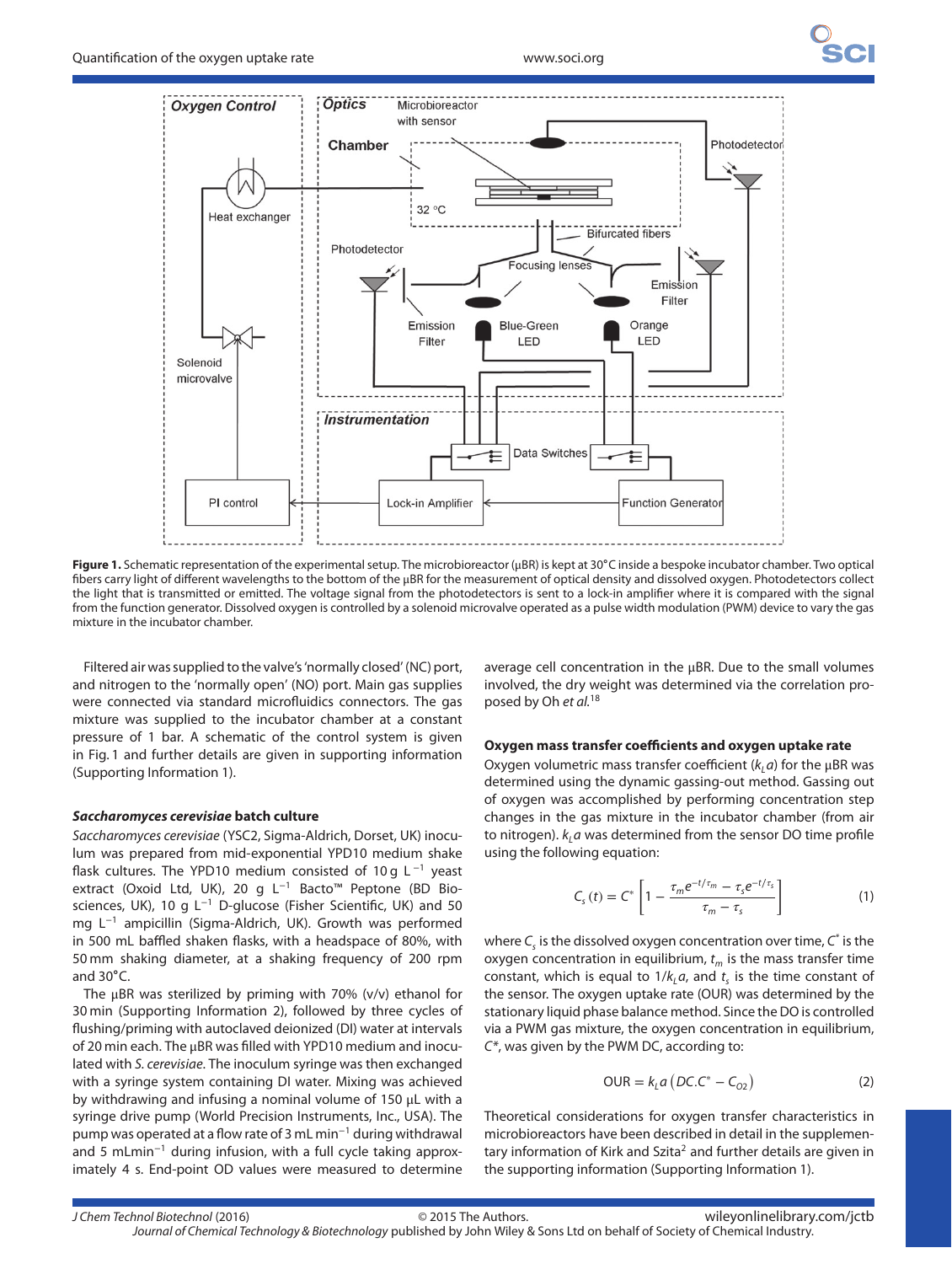

**Figure 2.** (A) Exploded view of the microbioreactor (μBR) with the three disposable layers, which comprise the reactor structure, and the reusable clamp system. On top of the reactor chamber lays a grid that limits the deformation of the aeration membrane. The disposable layers were made out of poly(dimethylsiloxane) (PDMS) and Silastic T-4 and the reusable parts were made out of polycarbonate (PC). (B) Schematic representation of the fluid flow induced deformation of the PDMS aeration membrane.

# **Characterization of mixing**

Mixing was characterized through the analysis of a sequence of images of a colored dye mixing with water. This was performed by injecting a solution of 5 g L<sup>−</sup><sup>1</sup> methylene blue (Sigma-Aldrich, UK) into the sampling port of the μBR. The PDMS aeration membrane was substituted by a glass slide for this characterization. A 25 G syringe needle was inserted into the sampling port. This allowed fluid movement back and forth through the chamber, simulating the effect of the moving membrane. The infuse/withdraw pumping was operated as described in the section Saccharomyces cerevisiae batch culture. Images were captured with a stereomicroscope (Leica Microsystems (UK) Ltd, UK) equipped with a PAL SD video capture device.

Captured images were analyzed using a script written in Python.<sup>19-22</sup> The files were scanned and stored in an array, and passed sequentially to a function for image processing. In this function, Python's Imaging Library was used to open the images and the pixel data were copied onto arrays (img array). Three different arrays were created, one for each color channel in the RGB format: red, green and blue, respectively. A circular array was used to mask the data of the pixels outside the μBR chamber. The center co-ordinates and diameter of the chamber were obtained through manual measurements using ImageJ $2<sup>23</sup>$  These values were used to create a mask, which was overlaid on the *img\_array* in order to extract pixel data solely of the μBR chamber area. As a result, the average and the standard deviation of the pixel values were calculated for the masked μBR chamber.

The circular img\_array was split across the center of the μBR chamber creating two equal halves. The pixel average and standard deviation of both the halves were calculated, and this routine was repeated three times for all color channels. The mean and standard deviation values of each color channel of all images were stored in another array and later saved as a comma separated value (CSV) file.

Standard deviation of the pixels represents the variation of pixel values within one of the halves of the μBR chamber. Mixing time was, therefore, considered as the point in time (or image) where the standard deviation was within 5%.

# **RESULTS AND DISCUSSION**

## **Microbioreactor design**

The microbioreactor (μBR) was comprised of a disposable polymeric fluidic chip and a reusable clamp system (Fig. 2). This allowed rapid prototyping and, in addition, reduced sterilization and cleaning loads. There are no moving parts, such as stirrer bars. This also facilitates assembly, as no parts need to be inserted before the reactor chamber is sealed. The polymeric fluidic layer was made out of poly(dimethylsiloxane) (PDMS) and contained a cylindrical chamber (8 mm in diameter, 1 mm deep) with a working volume of 50 μL. The inlet channel (760 μm wide, 500 μm deep) was parallel to the long edge of the chip, connecting with the chamber 3 mm off center, and its floor was flush with the floor of the chamber. The reactor also included a sampling port, positioned on the opposite side of the inlet channel.

Mixing was achieved with an eccentrically oscillating jet, promoted by a single syringe, which infused and withdrew the culture medium to and from the chamber, respectively. For aeration, the chamber was sealed with a  $100 \,\mu m$  thick PDMS membrane at the top. The membrane provided also an auxiliary to the mixing itself due to its deformation in the vertical plane, which was caused by the dynamic volume change of the reactor chamber (with each infusion/withdrawal cycle of the syringe drive). DI water was used as the system liquid, i.e. the liquid that transmitted the displacement of the plunger of the syringe to the culture medium in the chamber, enabling in this way the compensation of evaporation.

The disposable PDMS reactor layers were clamped between two layers of PC, which anchored the fluid connectors as well as a grid on top of the reactor chamber. This grid restrained the upward deformation of the aeration membrane. The deformation of this PDMS membrane was controlled by the fluid flow from the infusion-withdrawal pumping scheme (Fig. 2(B)). This dynamic deformation contributes to the mixing efficiency and promotes medium aeration by increasing the oxygen transfer rate (OTR).

# **Characterization of mixing**

In a recycle flow mixing  $\mu$ BR, Li et al.<sup>24</sup> obtained a mixing time of approximately 800 s for a flow rate of 20 μL min<sup>−</sup>1. The reactor design was later improved<sup>25</sup> and a mixing time of 45 s was achieved with a flow rate of 1 mL min<sup>-1</sup>. In our setup, an oscillating flow of infusion rate of 5 mL min<sup>−</sup><sup>1</sup> and withdraw rate of 3 mL min<sup>−</sup><sup>1</sup> (cycle time of approximately 4 s) was used. The intensity of the red color from the water-soluble blue dye was monitored to characterize mixing. To quantify mixing time, a computational image analysis script, which measured variation in the standard deviation of the pixel intensity over time, was applied.

wileyonlinelibrary.com/jctb  $\odot$  2015 The Authors. Suppose that the Suppose of Chem Technol Biotechnol (2016) Journal of Chemical Technology & Biotechnology published by John Wiley & Sons Ltd on behalf of Society of Chemical Industry.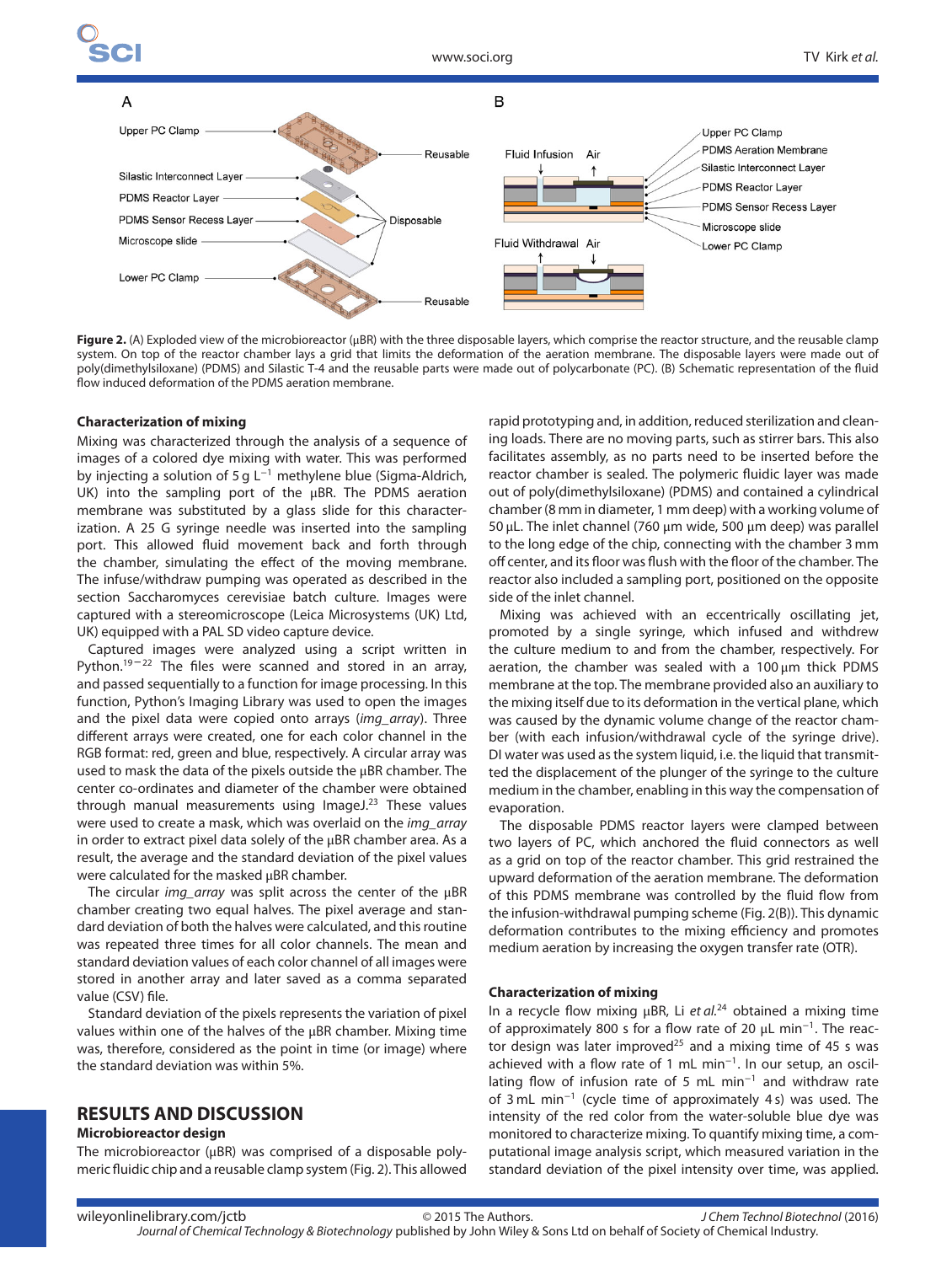

**Figure 3.** (A) Mixing of 5 μL of a water blue dye solution injected through the sampling port of the microbioreactor (μBR). The infusion rate was set at 3 mL min<sup>-1</sup> while the withdrawal rate was 5 mL min<sup>-1</sup> (cycle time of approx. 4 s per cycle). Numbers in the top right corner of frames indicate the elapsed time, in seconds, from the start of the pumping cycle. (B) The original image at  $t = 0$  s, and the masked  $\mu$ BR chamber area for each color channel. Red channel was chosen to compute the mixing time as the blue dye completely transmits blue light. The image pixels of the area outside the μBR chamber were masked using a computational script. (C) Time profile of the variation of pixel standard deviation (stdev). Full squares – left side of the reactor; full triangles – right side of the reactor; open circle – whole μBR chamber. Image insets are the original images for the corresponding data point. Standard deviation is within 5% (dotted line) at 7 s.

The red channel was chosen from the RGB images as it had the highest absorbance of the three channels for the blue dye (Fig. 3(B)).

The variation in the standard deviation of pixel intensity in the red color channel is shown in Fig. 3(C). A mixing time of 7 s was obtained by calculating the point where the standard deviation is within 5% for the right half of the μBR (as it is on this side that the maximum pixel variation occurred, due to the inlet where the dye was introduced being the farthest away from this area; see the corresponding Materials and methods section).

The results also showed that during the flow oscillation, the dye solution was distributed homogeneously to approximately 90% of the μBR after the first cycle (Fig. 3(A)). This is also evidenced by the standard deviation of the right half of the μBR (Fig. 3(C)), which sharply increases upon infusion of the dye ( $t = 0$  to 1 s) and appears to have a stable shoulder region between 4 and 5 s demonstrating the completion of one full cycle. A mixing time of 7 s corresponds to 1.75 cycle times.

# **Dissolved oxygen monitoring and control**

# Oxygen mass transfer coefficients

The  $k, a$  was determined by the gassing-out method, performing step changes in the gas concentration of chamber headspace. DO sensor spot response-time was taken into account by using a compensation equation and high sampling frequencies (10 Hz). For a membrane thickness of 100 μm, a typical response time would be 4.88 s $\pm$  0.13 s. For the flow rates used in this study, the µBR achieved  $k<sub>i</sub> a$  values up to 174.0 h<sup>-1</sup> ± 24.4 h<sup>-1</sup> (data not shown). This is a clear improvement over diffusion based mixing strategies frequently encountered in μBRs where values in the range of 70 h<sup>-1</sup> are obtained.<sup>2,17</sup> The  $k_i$  a obtained is in the range of previously published microbioreactors and of traditional bench scale stirred tank reactors.2

# Oxygen control

The dissolved oxygen control system was developed by implementing a proportional-integral (PI) scheme to control the duty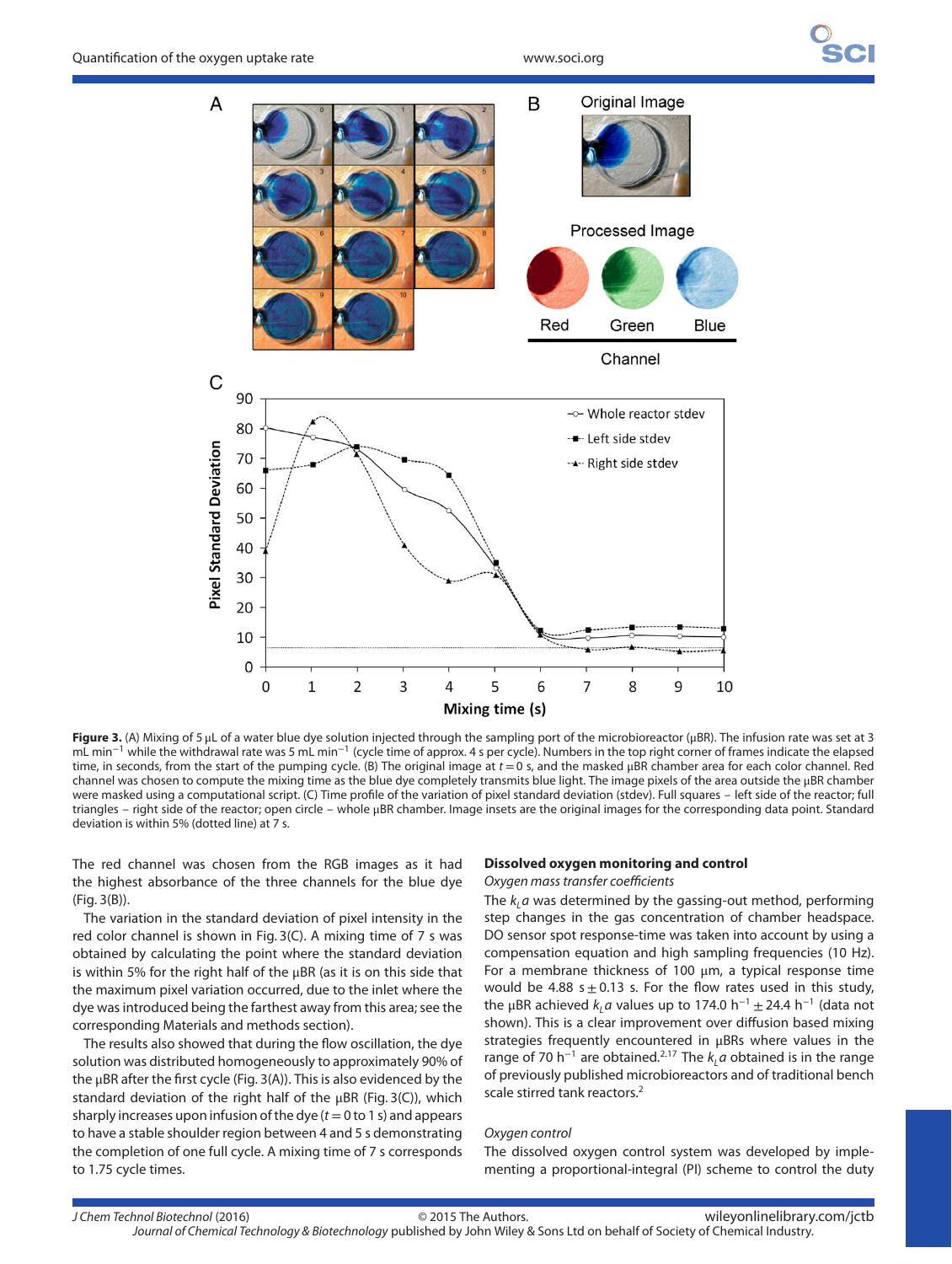cycle of a solenoid microvalve, and hence the gas mixture output. This scheme was chosen since it was simpler to implement than a PID control and only the gas mixture had to be controlled by a pulse width modulation (PWM) solenoid microvalve.

In their pioneering work Lee et  $al^{12}$  developed a multiplex system which was composed of eight 100 μL peristaltic mixed reactor chambers bonded to an aeration membrane made from PDMS. Above this membrane, a series of channels were pressurized with either air or another gas mixture. Varying the duty cycle of a solenoid valve set by a PI control scheme allowed significant oxygen control. In a follow-up study, using a single chemostat/turbidostat microfluidic bioreactor, Lee et al.<sup>13</sup> varied the oxygen concentration in the peristaltic mixer actuating gas. A PI control scheme set the duty cycle of the solenoid valve. This improved setup allowed control of oxygen over a three-week period of continuous fermentation of Escherichia coli.

In our work, by controlling the gas mixture in the incubator chamber wherein the μBR is housed, a simpler and more robust control setup can be implemented, while allowing for a simpler reactor design. The control was based on the assumption that the oxygen concentration in the gas phase is in equilibrium with the liquid oxygen concentration at the membrane–liquid interface. This allows the PI algorithm to vary the concentration of oxygen in the incubator chamber until the chosen oxygen concentration set point has been reached or a sustained oscillation occurs. This was achieved by varying the duty cycle of the solenoid valve, in accordance with the difference between the set point and the equilibrium oxygen concentration. The DO concentration in the gas feed was limited to a minimum of 40% of air saturation, which is a reasonable setting in order to avoid sub-optimal oxygen transfer conditions that would be unsuitable for later scale-up studies.26*,*<sup>27</sup>

The control system was characterized prior to the fermentation runs by determining deviations to different imposed set points and by assessing the linearity of the solenoid microvalve. Linearity was observed between the duty cycle and up to the maximum working oxygen concentration, 40% air saturation (Supporting Information 3).

The linearity observed is essential for process control as well as to determine the oxygen concentration in the incubator chamber and ultimately OUR. Improved control performance could probably be achieved if the full range of duty cycles was used. Nonetheless, different gas mixtures (e.g. with higher oxygen concentrations) would be necessary, concomitantly increasing the associated running costs.

# Temperature control

A variety of methods were trialed for controlling the temperature of the μBR but the best results were obtained with a custom-built, jacketed aluminum chamber. In addition, the chamber comprised ports that were able to pre-heat the gas mixture reducing temperature gradients across the μBR.

Measurements with an NTC thermistor showed a 0.4∘C difference across the μBR packaging system when a set point of 30.2∘C was chosen. This difference guaranteed a temperature of 30∘C inside the μBR chamber (data not shown). Under operational conditions, the incubator maintained an average temperature of 30.25°C for 12 h, measured at the µBR PDMS device base (Fig. 4).

# Optical density

Calibration was performed using two different diameters of polystyrene (PS) microbeads, 5 and 15 μm, respectively. These



**Figure 4.** Temperature time-profile measured at the polydimethylsiloxane (PDMS) reactor layer of the microbioreactor (μBR) during an overnight S. cerevisiae fermentation. The mean temperature after the initial warm-up period was 30.25°C $\pm$ 0.09°C. The dashed lines correspond to a deviation of 1% from the set point of 30.2∘C.



**Figure 5.** Optical density of different concentrations of 5 and 15 μm beads measured through the 1 mm long path length of the reactor chamber. Dashed lines correspond to the linearity of the optical density measurements.

| Optical density measured in the microbioreactor at different<br>Table 1.<br>locations with and without the pumping strategy for mixing |           |                |
|----------------------------------------------------------------------------------------------------------------------------------------|-----------|----------------|
| Measurement location                                                                                                                   |           | $OD (cm^{-1})$ |
| Without pumping                                                                                                                        | Centre    | 3.95           |
|                                                                                                                                        | Perimeter | 4.48           |
| With pumping                                                                                                                           | Centre    | 4.32           |
|                                                                                                                                        | Perimeter | 4.26           |
|                                                                                                                                        |           |                |

diameters were chosen in order to allow a broader range of cell types to be used in the future within the current μBR configuration. Results showed that with 5  $μm$  and 15  $μm$  particles a linear range of up to an OD of  $\sim$  8 cm<sup>-1</sup> and  $\sim$  10 cm<sup>-1</sup>, respectively, was achieved (Fig. 5).

Additional calibrations were performed to assess the influence of the aeration membrane displacement on the OD measurements. For this, different S. cerevisiae suspensions were used and measurements were performed at different locations within the μBR chamber (Table 1).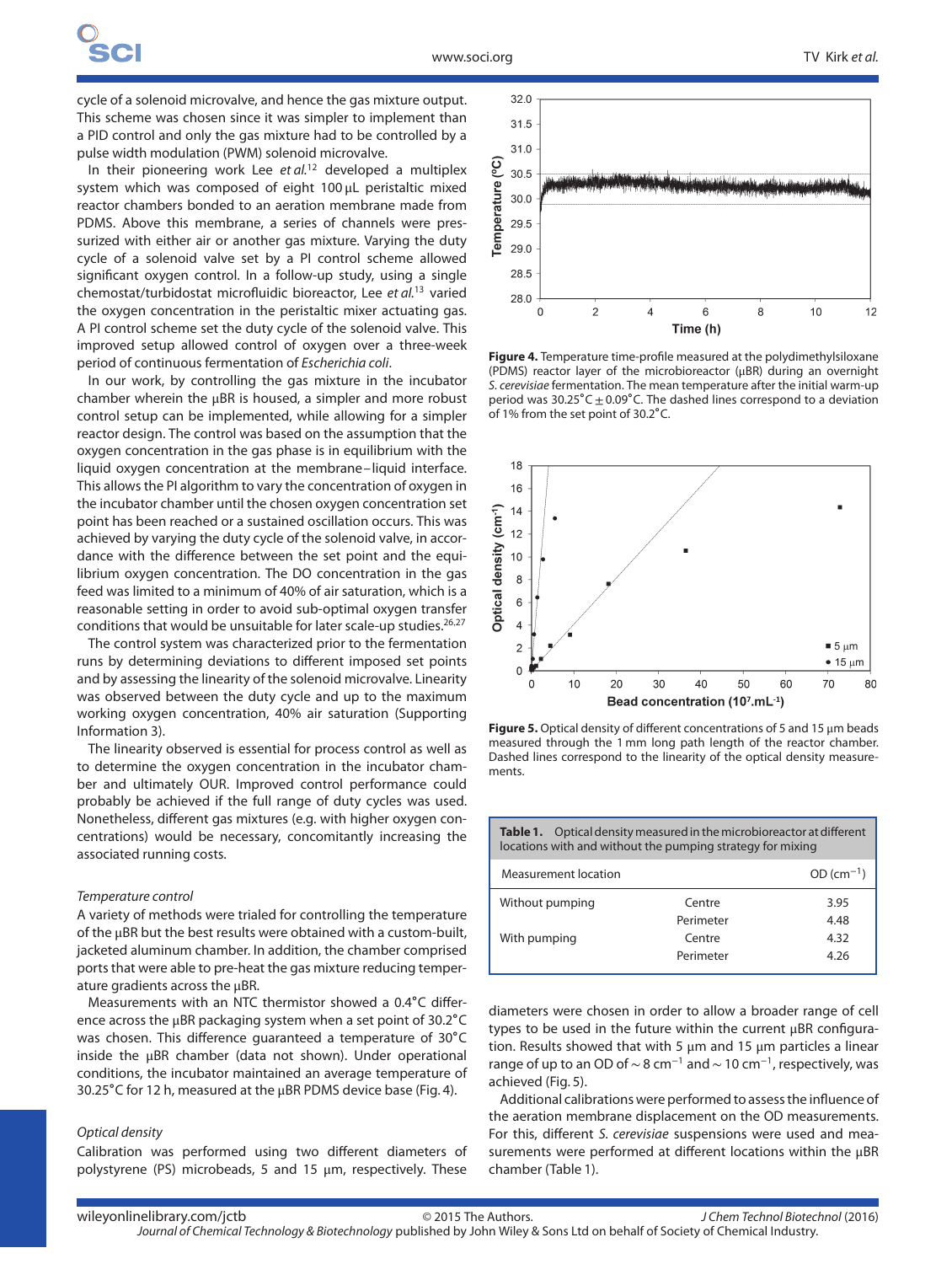# **Fermentations with control of dissolved oxygen (DO) and determination of the oxygen uptake rates (OURs)**

The feasibility to determine in real time the OUR was evaluated during several DO controlled fermentations of S. cerevisiae. The concentration of glucose used in the runs was set at 10 g  $L^{-1}$ . This is a comparatively low concentration of glucose. However, the low concentration was chosen to extend the time of fermentation. Ethanol is produced during the fermentation, which is in turn metabolized oxidatively. Therefore, the effect of DO control will be easier to observe than with uncontrolled fermentations.<sup>28</sup> In addition, as the rates of both ethanol production and consumption are oxygen dependent, increased oxygen availability should result in lower endpoint ethanol concentrations.

The implemented control system is robust and repeatable (Fig. 6(A)). Control periods of 8, 9 and 10 h are in the same range (Fig. 6(B)). Comparing the DO control performance of the μBR with other systems is difficult since in the literature, to the best of the authors' knowledge, there are no examples where this type of DO control is used for S. cerevisiae fermentations. Lee et  $al_n$ <sup>12</sup> for example, ran 8 h fermentations with E. coli reaching end-point OD of approximately 40 cm<sup>-1</sup> which corresponded to 13.8  $g_{\text{d}c\omega}$ . L<sup>-1</sup>. Nonetheless, the DO control proved to be unsuccessful in maintaining the dissolved oxygen above the set point without considerable variance. These complications may have arisen from using a single valve to control the gas mix or by the use of two algorithms to specify gas mixture and pressure cycling through peristalsis channels (gas mixture PMW frequency ranged between 0.1 and 3 Hz). The DO control was achieved by Lee et al.<sup>13</sup> over a 3 week continuous fermentation of E. coli. Optical densities of 2 cm<sup>−</sup><sup>1</sup> were achieved corresponding to 0.7  $g_{\text{d}c\text{w}}$ .L<sup>-1</sup>. The dilution rate was typically 0.3 h<sup>-1</sup> and the turbidostat control variance was less than 1.2%. The gas mixture was varied at 10 Hz.

The real-time determination of oxygen uptake rate was possible by implementing Equation (2). This is an improvement compared with previous publications where the OUR was calculated by analyzing the data off-line and not in real time. In Mehta et  $al^{29}$ the OUR of human hepatocellular carcinoma cells (an adherent cell culture) was determined by modeling oxygen transfer with experimental dissolved oxygen in microchannels of 200 μm height and 300 μm wide. The dissolved oxygen was measured by optics-based lifetime detection technique.30 A different approach was followed by Saito et  $al^{31}$  where the oxygen concentration was measured by scanning electrochemical microscopy in PDMS microchannels of 200 μm height and 220 μm width. The OUR of Escherichia coli (suspension cell culture) was determined by applying logarithmic least-square methods to the measured dissolved oxygen concentration.

More recently, Peterat et al.<sup>15</sup> determined the OUR of S. cerevisiae in a vertical microbubble column with a working volume of 70  $\mu$ L. The OUR was calculated from the variance in DO when the gas flow was on and a quasi-steady-state of oxygen concentration occurred, or from a dynamic DO profile when the gas flow is interrupted.

The OUR profiles obtained from three runs overlapped, having an average maximum of 34.3 mmol L<sup>-1</sup> h<sup>-1</sup> (Fig. 6(B)). These profiles correspond to an average  $k<sub>i</sub> a$  of 90 h<sup>-1</sup>. The difference between this value and the 174 h<sup>−</sup><sup>1</sup> measured during oxygen mass transfer characterization can possibly be due to an increase in media viscosity and sedimentation of the S. cerevisiae. In fact, there was an observed tendency for sedimentation in particular around the chamber perimeter and tubing (data not shown). The



**Figure 6.** (A) Dissolved oxygen time-profiles for three independent oxygen controlled Saccharomyces cerevisiae fermentations in YPD media. The range from the mean control period was approx. 1 h. Measurements were performed in independent runs, only changing the disposable layers of the microbioreactor in between runs. (B) Oxygen uptake rate (OUR) for three independent oxygen controlled S. cerevisiae fermentations in YPD media. The OUR was plotted by calculating the mean values of DO and duty cycles (DC) for every 100 samples. The plotted data show the moving averages with a period of 4 data points. Measurements were performed in independent runs changing the disposable layers of the microbioreactor between runs. (C) Dissolved oxygen controlled S. cerevisiae fermentation in YPD media. The oxygen concentration was controlled over a period of 10 h. The end optical density was 9 cm−<sup>1</sup> which corresponds to an implied  $k<sub>L</sub> a$  of 91 h<sup>-1</sup>. The OD curve shows the moving averages with a period of 10 data points.

tendency of S. cerevisiae to sediment and aggregate may explain the paucity of it being used as a model system in μBRs, despite its high industrial and scientific importance.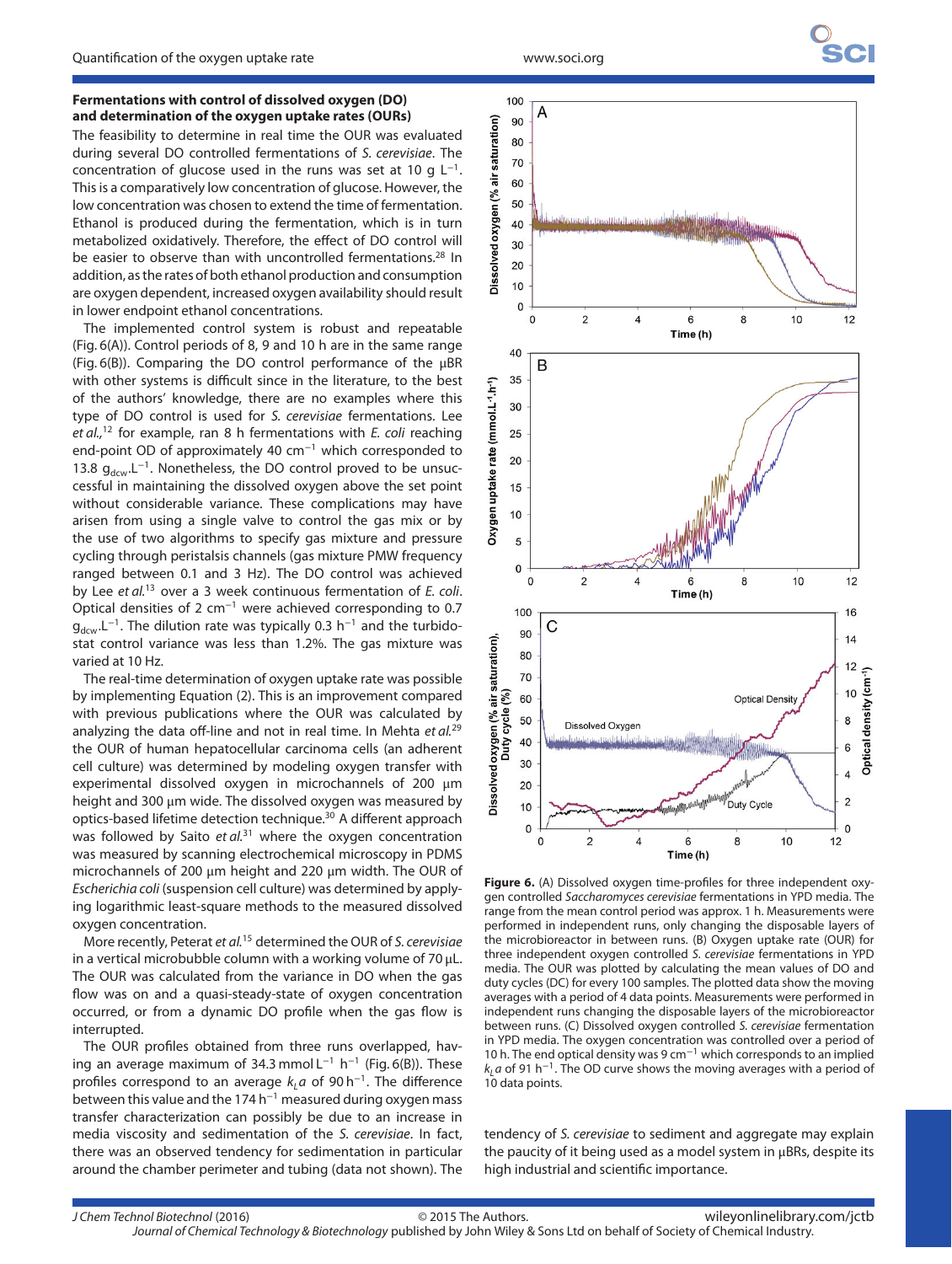An example of full monitoring and control capabilities can be depicted from Fig. 6(C). Clear correlation between the DO profiles and the OD can be observed, as well as the duration of the lag phase (up to 4 h operation) and exponential phase (from 4 h operation onwards). A cell density of 6.7  $g_{\text{dcw}}$  L<sup>-1</sup> was reached in this μBR configuration.

The OD profiles of independent runs showed significant variance. To avoid this, the data could be normalized by inoculum OD or a more robust inoculation procedure devised.

# **CONCLUSIONS**

An oscillating jet driven monitored and controlled microbioreactor has been developed, in which active mixing was accomplished without on-chip moving parts. This mixing mechanism was able to achieve mixing times of 7 s and maximum volumetric mass transfer coefficient of  $\sim$ 170 h<sup>-1</sup> in a fluidic assessment assay with beads.

The implemented oxygen and temperature control system proved to be reliable, reproducible and robust allowing controlled growth of S. cerevisiae over 30 h, without inducing visible cellular stress or medium evaporation, enabling cell densities of 6.7  $g_{\text{dcw}}$ L<sup>-1</sup>. Oxygen uptake rates were determined from oxygen profiles and  $k_1a$ , reaching a maximum of ~34 mmol L<sup>-1</sup> h<sup>-1</sup>.

The use of disposable layers and the added capabilities to monitor and control several process parameters make this setup particularly attractive to speed up the development and optimization of fermentation processes. However, improvements are necessary to increase data quality regarding cellular growth and to prevent sedimentation. The incorporation of additional analytical tools (e.g. bio-luminescence or fluorescence probes) and control of other process parameters, such as pH and glucose, will in the future increase the versatility of the designed platform. Furthermore, to achieve higher cell densities, the platform could be expanded to enable fed-batch strategies.

# **ACKNOWLEDGEMENTS**

The authors gratefully thank the Biotechnology and Biological Sciences Research Council (BBSRC, BB/I00484X/1, BB/L000997/1) and the Engineering and Physical Sciences Research Council (EPSRC, EP/H049479/1) for funding, and the Department of Biochemical Engineering (UCL) for funding Timothy Kirk's and Anand Pallipurath's PhD studentships. The authors also thank the UCL Overseas Research Scholarship for providing partial PhD funding for Anand Pallipurath.

### **Supporting Information**

Supporting information may be found in the online version of this article.

# **REFERENCES**

- 1 Garcia-Ochoa F, Gomez E, Santos VE and Merchuk JC, Oxygen uptake rate in microbial processes: an overview. Biochem Eng J **49**:289–307 (2010).
- 2 Kirk TV and Szita N, Oxygen transfer characteristics of miniaturized bioreactor systems. Biotechnol Bioeng **110**:1005–1019 (2013).
- 3 Stanke M and Hitzmann B, Automatic control of bioprocesses, in Measurement, Monitoring, Modelling and Control of Bioprocesses, ed by Mandenius C-F and Titchener-Hooker NJ. Springer-Verlag, Berlin/Heidelberg, 35–63 (2013).
- 4 Fernandes P, Carvalho F and Marques MPC, Miniaturization in biotechnology: speeding up the development of bioprocesses. Recent Patent Biotechnol **5**:160–173 (2010).
- 5 Funke M, Buchenauer A, Mokwa W, Kluge S, Hein L, Mueller C et al., Bioprocess control in microscale: scalable fermentations in disposable and user-friendly microfluidic systems. Microbiol Cell Factory **9**:86 (2010).
- 6 Wilming A, Wilming A, Baehr C, Baehr C, Kamerke C, Kamerke C et al., Fed-batch operation in special microtiter plates: a new method for screening under production conditions. J Ind Microbiol Biotechnol **41**:513–525 (2014).
- 7 http://www.pall.com/main/biopharmaceuticals/product.page?lid= gri78l4y [24 June 2015].
- 8 Marques MPC and Fernandes P, Microfluidic devices: useful tools for bioprocess intensification. Molecules **16**:8368–8401 (2011).
- 9 Schapper D, Alam MNHZ, Szita N, Lantz AE and Gernaey KV, Application of microbioreactors in fermentation process development: a review. Anal Bioanal Chem **395**:679–695 (2009).
- 10 Gernaey KV, Baganz F, Franco-Lara E, Kensy F, Krühne U, Luebberstedt M et al., Monitoring and control of microbioreactors: an expert opinion on development needs. Biotechnol J **7**:1308–1314  $(2012)$
- 11 Kaya T, Numai D, Nagamine K, Aoyagi S, Shiku H and Matsue T, Respiration activity of Escherichia coli entrapped in a cone-shaped microwell and cylindrical micropore monitored by scanning electrochemical microscopy (SECM). Analyst **129**:529–534 (2004).
- 12 Lee HLT, Boccazzi P, Ram RJ and Sinskey AJ, Microbioreactor arrays with integrated mixers and fluid injectors for high-throughput experimentation with pH and dissolved oxygen control. Lab Chip **6**:1229–1235 (2006).
- 13 Lee KS, Boccazzi P, Sinskey AJ and Ram RJ, Microfluidic chemostat and turbidostat with flow rate, oxygen, and temperature control for dynamic continuous culture. Lab Chip **11**:1730–1739 (2011).
- 14 Edlich A, Magdanz V, Rasch D, Demming S, Zadeh SA, Segura R et al., Microfluidic reactor for continuous cultivation of Saccharomyces cerevisiae. Biotechnol Prog **26**:1259–1270 (2010).
- 15 Peterat G, Schmolke H, Lorenz T, Llobera A, Rasch D, Al-Halhouli AT et al., Characterization of oxygen transfer in vertical microbubble columns for aerobic biotechnological processes. Biotechnol Bioeng **111**:1809–1819 (2014).
- 16 Petronis S, Stangegaard M, Christensen C and Dufva M, Transparent polymeric cell culture chip with integrated temperature control and uniform media perfusion. BioTechniques **40**:368–376 (2006).
- 17 Zanzotto A, Szita N, Boccazzi P, Lessard P, Sinskey AJ and Jensen KF, Membrane-aerated microbioreactor for high-throughput bioprocessing. Biotechnol Bioeng **87**:243–254 (2004).
- 18 Oh G, Moo-Young M and Chisti Y, Automated fed-batch culture of recombinant Saccharomyces cerevisiae based on on-line monitored maximum substrate uptake rate. Biochem Eng J **1**:211–217 (1998).
- 19 van der Walt S, Colbert SC and Varoquaux G, The NumPy array: a structure for efficient numerical computation. Comput Sci Eng **13**:22–30 (2011).
- 20 Hunter JD, Matplotlib: a 2D graphics environment. Comput Sci Eng **9**:90–95 (2007).
- 21 Oliphant TE, Python for scientific computing. Comput Sci Eng **9**:10–20 (2007).
- 22 van Rossum G, Python tutorial, Technical Report CS-R9526. Amsterdam: Centrum voor Wiskunde en Informatica (CWI) (1995).
- 23 Schneider CA, Rasband WS and Eliceiri KW, NIH image to ImageJ: 25 years of image analysis. Nat Methods **9**:671–675 (2012).
- 24 Li X, van der Steen G, van Dedem GWK, van der Wielen LAM, van Leeuwen M, van Gulik WM et al., Improving mixing in microbioreactors. Chem Eng Sci **63**:3036–3046 (2008).
- 25 Li X, van der Steen G, van Dedem GWK, van der Wielen LAA, van Leeuwen M, van Gulik WM et al., Application of direct fluid flow oscillations to improve mixing in microbioreactors. AIChe J **55**:2725–2736 (2009).
- 26 Zimmermann HF, Anderlei T, Buchs J and Binder M, Oxygen limitation is a pitfall during screening for industrial strains. Appl Microbiol Biotechnol **72**:1157–1160 (2006).
- 27 Büchs J, Introduction to advantages and problems of shaken cultures. Biochem Eng J **7**:91–98 (2001).